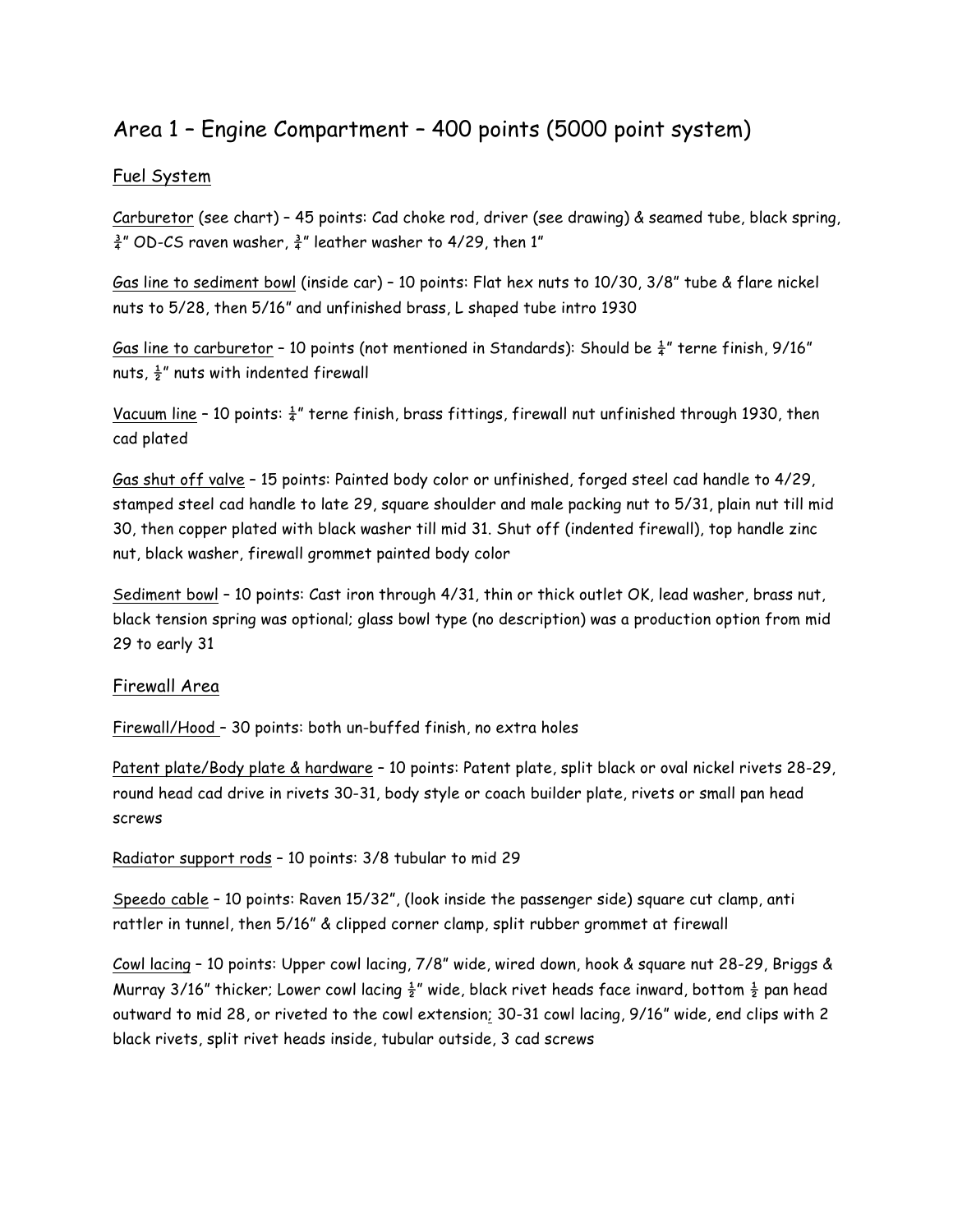#### Firewall Area - continued

Shell lacing - 15 points: Woven 5/8" wide through 2/28, then black split rivets, heads facing out; unfinished mounting screws & thick square nuts till mid 30, then raven with cad nut, flat washer added mid 30, then lock washer late 30, hood corner props not in Standards,

Starter pushrod grommet – 5 points: 3 hole hard rubber to 8/30; split rubber 6/30 to 11/30, with riveted metal cover and painted with firewall after 9/30

Date – 5 points: some firewalls are date stamped mid 28 through 1929,

#### Engine

Block – 15 points: date serial number, numerals (change 3/31)

Gaskets – 20 points: Head gasket, studs (1/32"), nuts & bolts

Cylinder head – 15 points: No numbers or letters, 'B' high compression 4/31

Intake manifold – 10 points: No vacuum hole till 2/29, electric wiper cars had undrilled boss or brass or steel oval head slotted plug, unfinished or Ford Green, hole was lowered from 3" to 2 $\frac{1}{4}$ " above the carburetor flange in mid 30

Distributor lock screw – 5 points: (no description)

Flywheel housing shims – 5 points: brass or copper slotted round shims

Oil pan – 10 points: Cad or black, no grooves till 2/28, reinforcing strip added 6/28, oil pump cover removed early 29, cad drain plug, copper washer

Oil fill pipe & cap – 5 points: Baffles pointed down & out till 7/29, out & up till 5/30,, then down & in, 4 tang oil cap till 3/29, then 3 tangs

Dip stick – 3 points: Plain or cad bayonet style till 1/28, then loop handle

Valve cover & oil return pipe – 5 points: Valve cover oil outlet lowered 5/29, unfinished thick head bolts and lock washers, oil return pipe gaskets copper asbestos till mid 29, then white or black, unfinished bolts with copper gaskets till 6/30 then brass, no lock washers

Timing pin & cover – 2 points: Wide flange to 11/28, unfinished dome head bolts to mid 30 then raven, side cover lock washers through mid 30 then none, timing pin hex w/copper washer to 1/29, then square, no washer

Pulley – 5 points: One piece, 3 spoke, Ford Green